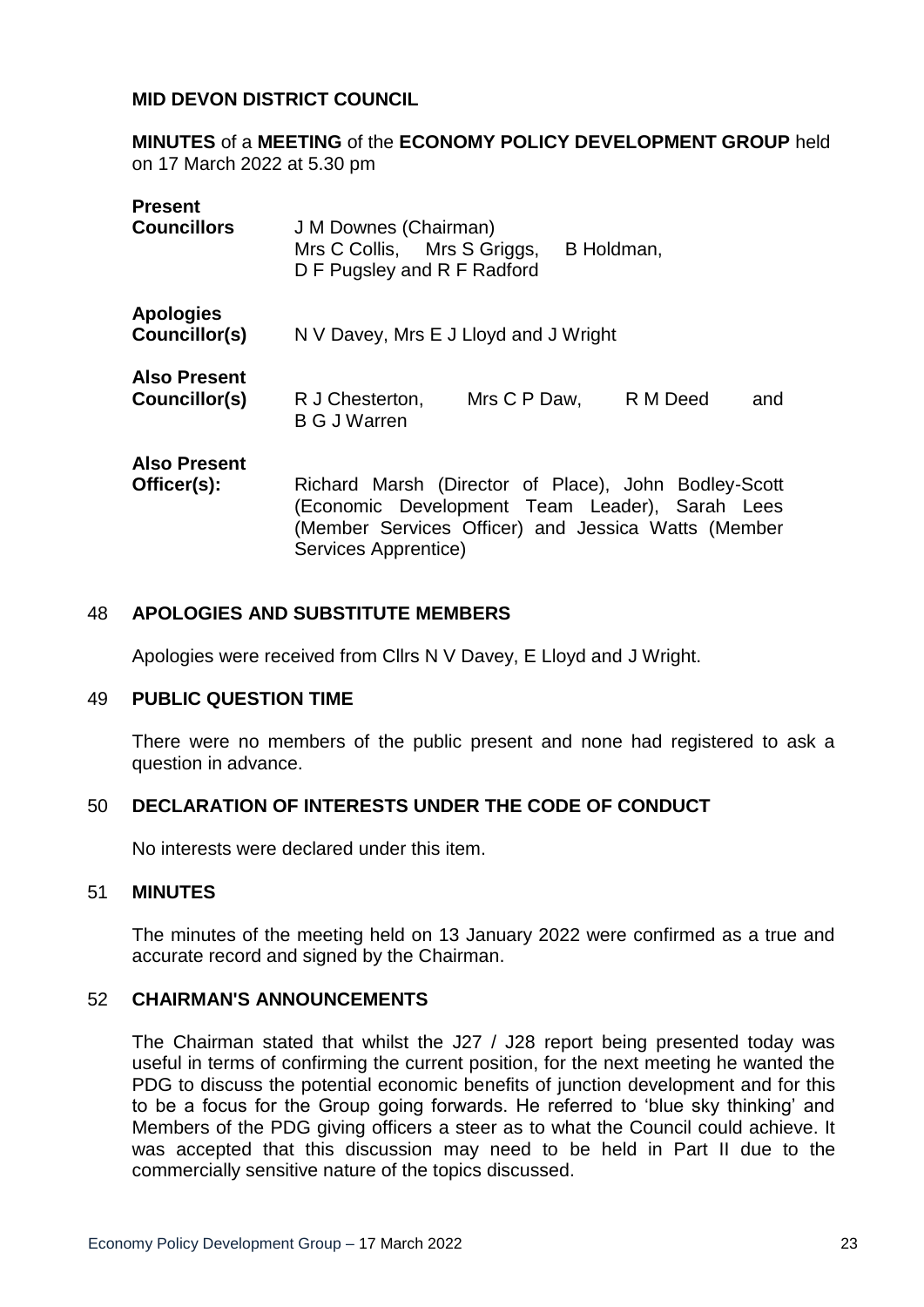# 53 **JUNCTION 27 AND 28 REPORT (00:08:00)**

The Group had before it, and **NOTED**, a report \* from the Director of Place. At the January 2022 meeting, a request was made for an update on work being undertaken to progress opportunities for business growth by development at the motorway junctions in Mid Devon. This report presented an update in relation to work underway in relation to Junctions 27 and 28 and opportunities that existed therein.

The following was highlighted within the report:

- The Council had a stated ambition to see development around Junctions 27 and 28 of the M5. The Policy guiding development of the allocated sites is contained within the Local Plan and were supported by other planning documents.
- Progress on the scheme had been slower than anticipated being heavily influenced by the pandemic.
- Discussions with some landowners had shown that there was still some development interest but also some doubt as to whether this was as originally envisaged.
- Interest remains from Eden for the 'Eden Grounds' project but any masterplan would need to cover the whole of the site and be adopted as an SPD prior to determination of any planning application. It would therefore be necessary for Eden to work with MDDC and landowners in order to develop proposals for the site.
- The Council was taking a proactive role in trying to achieve the development aspiration. In due course engagement with relevant parties would widen. Engagement with the new Local Plan would also take into account any new aspirations.
- Regarding J28, key projects were progressing such as the Cullompton railway station project and the Culm Garden Village project. As part of this the Council had commissioned an employment and skills study to consider how the Culm Garden Village could support and contribute to further employment.

Discussion took place regarding:

- The need for consideration towards the likely salaries of potential employees and house prices locally.
- How new businesses would be attracted? It was explained that the Council was in a strong position to engage with businesses more widely.
- The Local Plan set out a mix of development on the site, it could not be amended to switch from 'retail' to 'housing' for example.
- The precise location of the areas being referred to which were set out in the Local Plan.
- Concerns regarding the need to improve connectivity and transport connections.
- A reminder not to focus purely on development at the junctions but for any development there to also provide visitor signposting to local towns and other local attractions.
- The need for a co-ordinated and integrated approach at J28 so as not to create a 'hodge podge' of projects with no overarching vision.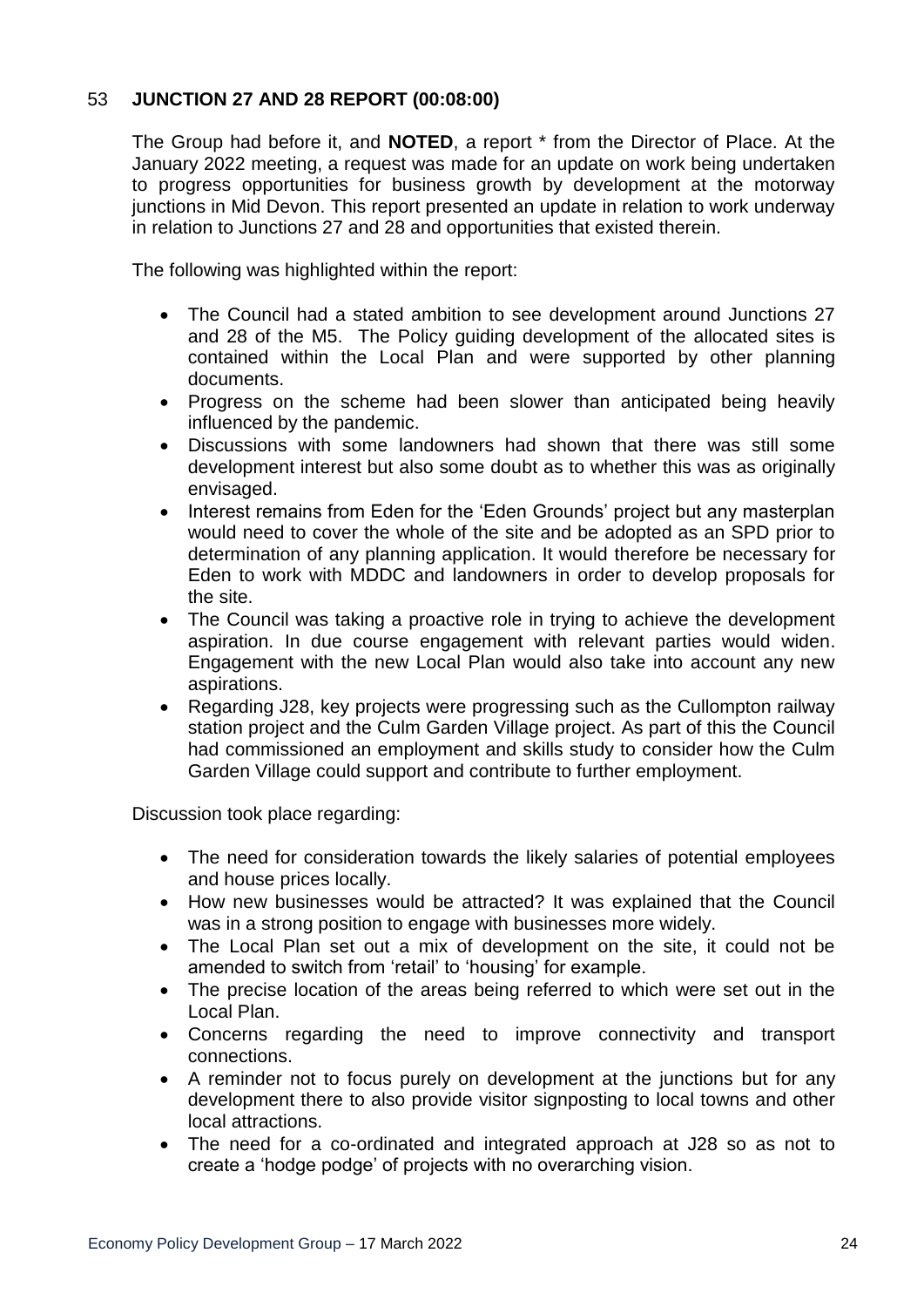- The need to remember that J27 also fed Willand and parts of Halberton whose business interests needed to be protected.
- The need to ensure that businesses within local town centres were not detrimentally affected by development at the junctions.
- $\bullet$

It was **AGREED** that a report would be brought back to the next meeting providing an update and allowing an opportunity for the Group to discuss ideas further.

Note: \* Report previously circulated; copy attached to the signed minutes.

## 54 **WORKSHOP SUMMARY (00:45:00)**

The Group had before it, and **NOTED**, a summary of the work \* which had been undertaken at recent workshops.

The Chairman stated that the workshops had been very useful and had provided an opportunity for Members to direct officers as to their thoughts, concerns and aspiration but they had also presented a challenge for the Economic Development team who were experiencing resource problems. He hoped that there would be less presentations going forward and more policy and development work so that available resource could be focussed where it was needed.

Note: \* Workshop summary previously circulated; copy attached to the signed minutes.

# 55 **ECONOMIC DEVELOPMENT TEAM VERBAL UPDATE :00:16:00)**

The Group received a verbal update from the Economic Development Team Leader regarding work undertaken by the team. This included the following information:

The workload of the team had been dominated by a series of unforeseen challenges. At the beginning of January there had been a fire at the Tiverton Business Park and a need to respond and find accommodation for three Mid Devon businesses at short notice.

The period had also been dominated by:

## **Business Grants**

Over the last couple of months, the team had been asked to prioritise the administration and management of the latest Covid 19 related Business Grants.

- Omicron Scheme
- Additional Restrictions Grants, Omicron
- Additional Restrictions Grants, Covid Recovery

All three grants schemes were now coming to an end, but they had generated a huge amount of administrative and work

| OMI | ARG <sub>2</sub> | ARG3 (OMI) |
|-----|------------------|------------|
|     | (Covid           |            |
|     | Recovery)        |            |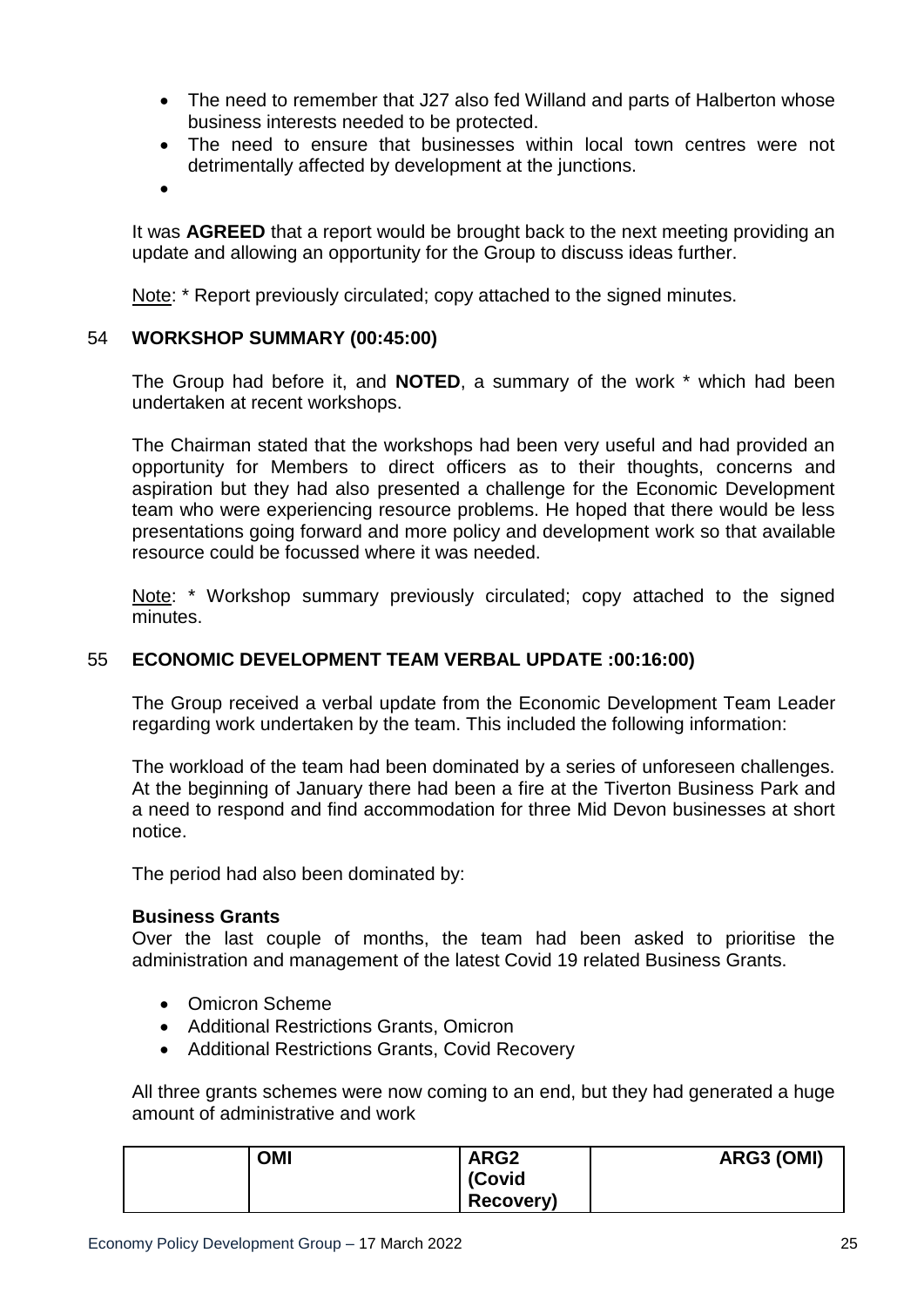|                    | £1.6 million                                                      | $£160k +$   | £187k |
|--------------------|-------------------------------------------------------------------|-------------|-------|
| <b>Received:</b>   | 340 (1 to be assessed)                                            | -32         | 103   |
| Processed:         | 339 (25 awaiting pre-<br>payment checks or paid)<br>further info) | 25 (1 to be | 103   |
| Approved:          | 302                                                               | 15          | 97    |
| Declined:          | 12                                                                | 9           |       |
| <b>Distributed</b> | £904k                                                             | £140k       | £158k |

**Visit Mid Devon –** This was a partnership with the TIC / Museum for 2 years managing the website and social media channels.

This Committee received a report in September last year about the work of the team on the Taste Mid Devon campaign in support of local food producers and hospitality businesses. The team had hoped to bring an update report to this committee, but due to the unexpected demands on the teams time this had not been possible.

The website had been a useful tool to support the leisure, tourism and hospitality businesses this year. In order to help businesses through the recovery period the Council had offered free business listings on the website. It had enabled the team to build a good relationship with the sector and identify how the team could help them going forward. The team had recruited 136 Mid Devon businesses to date, including eateries, attractions and accommodation providers, which was the sector hit hardest by the pandemic.

The team had secured funding from the 'Welcome Back' grant to create, design and install four visitor boards across the district. One unique board for each of the main towns sits in the long-stay car park and provides information about the local area, promoting the facilities and town centre businesses e.g retail and eateries (town centre focused).

The team were planning a business event for our leisure, tourism and hospitality businesses in May, with a number of guest speakers promoting support services and tips for the future (trends following the pandemic).

## **Community Support Activities**

Over this period the team had continued to co-ordinate various strands of support for residents impacted by Covid19 or by the increasing squeeze on household incomes. This had included co-ordinating the Government funded Household Support Fund, Self-Isolation Support and Monday and Debt Advice

## **Asylum Seekers Initial Accommodation**

In January, and at extremely short notice, the team were informed that Mid Devon would be hosting an Asylum Seekers Initial Accommodation Facility at Tiverton Best Western Hotel. Initially 72 asylum seekers including two families were housed at the hotel. This had involved working with local and regional community groups to coordinate various areas of support.